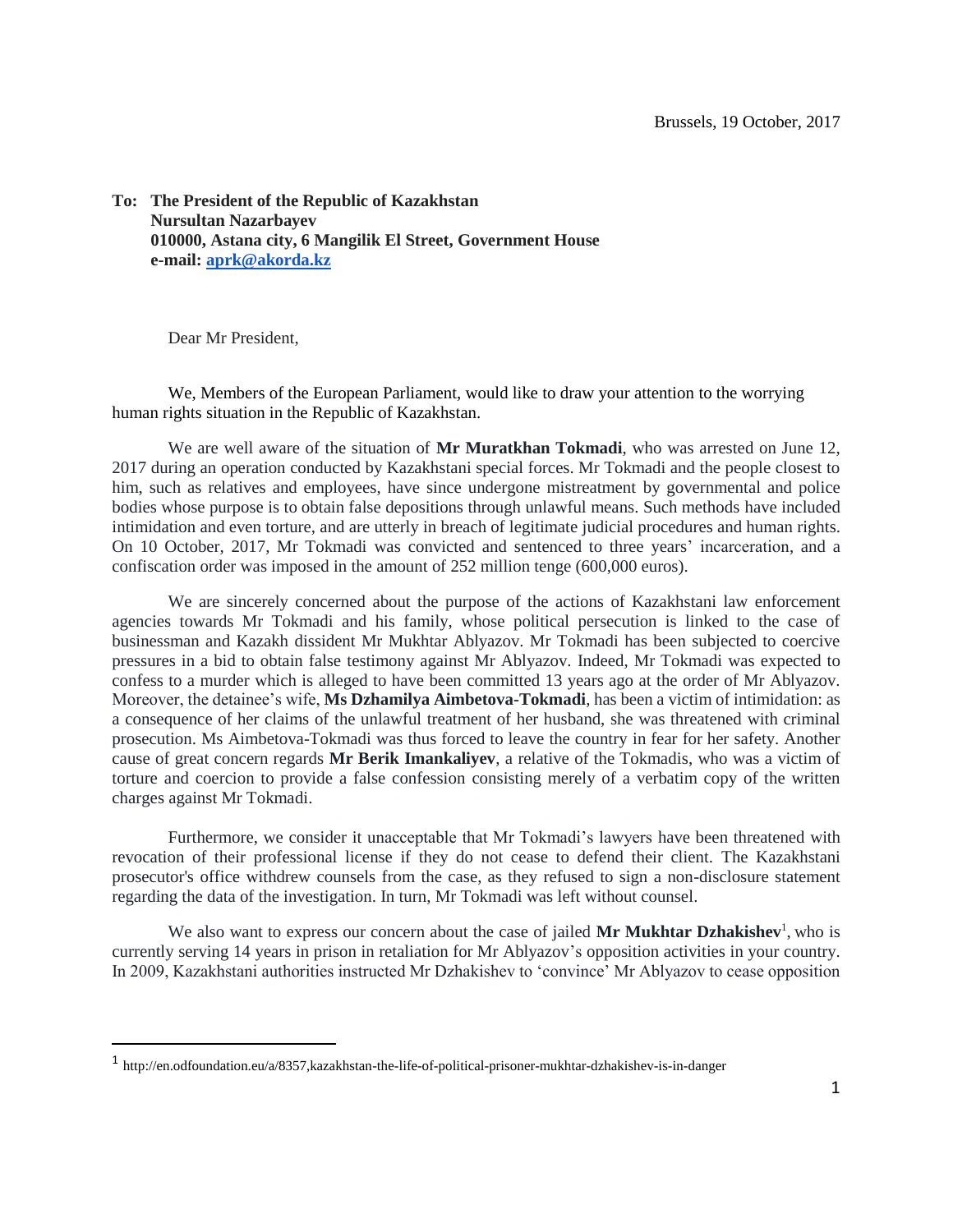activities and return to Kazakhstan. There are reasons to believe that the criminal prosecution against Mr Dzhakishev is linked with Mr Ablyazov's continued engagement in politics.

What is even more worrying is Mr Dzhakishev's deteriorating health condition. Over eight years of detention, Mr Dzhaskishev has developed life-threatening diseases such as arterial hypertension and left ventricular hypertrophy. What is more, Mr Dzhakishev has been repeatedly mistreated and beaten in the detention facility.

We have been informed that Mr Dzhakishev is not receiving the medical care he requires at the detention centre and is in urgent need of hospitalisation. We therefore firmly concur with the UN Human Rights Committee's<sup>2</sup> demand that the judgment of the Kazakhstani authorities be revoked and Mr Dzhakishev be released from prison. So far, Kazakhstan has refused to comply with the decision of the UN Committee, ignoring its international obligations. We have faith that you will consider the gravity of this issue and safeguard the international credibility of the Republic of Kazakhstan.

We wish to draw attention to the fact that the prosecution of Mr Ablyazov was recognised as politically motivated by a decision of the French State Council in December 2016. For the same reason, in July 2017, the General Secretariat of INTERPOL excluded Mr Ablyazov's name from INTERPOL's Red Notices list.

We also take the opportunity to underline that the protection of human rights is of crucial importance to the European Union and this subject is at the core of the Enhanced Partnership and Cooperation Agreement between the European Union and the Republic of Kazakhstan, which will be discussed in the coming months by the European Parliament.

We are persuaded that it is in the best interests of the Republic of Kazakhstan to cease the unlawful prosecution of Kazakhstani citizens and immediately release unjustly detained political prisoners. Therefore, we invite the Republic of Kazakhstan to conduct fair and independent investigations, while fully complying with the respect for human rights and the right to a fair trial.

*Yours sincerely,*

Members of the European Parliament Brando BENIFEI Mady DELVAUX Ana GOMES Tunne KELAM Urmas PAET Pier Antonio PANZERI Lola SANCHEZ CALDENTEY Helmut SCHOLZ Igor SOLTES Barbara SPINELLI Bart STAES Hilde VAUTMANS Julie WARD

 $\overline{a}$ 2

http://tbinternet.ohchr.org/\_layouts/treatybodyexternal/Download.aspx?symbolno=CCPR%2fC%2f115%2fD%2f2304%2f2013& Lang=en